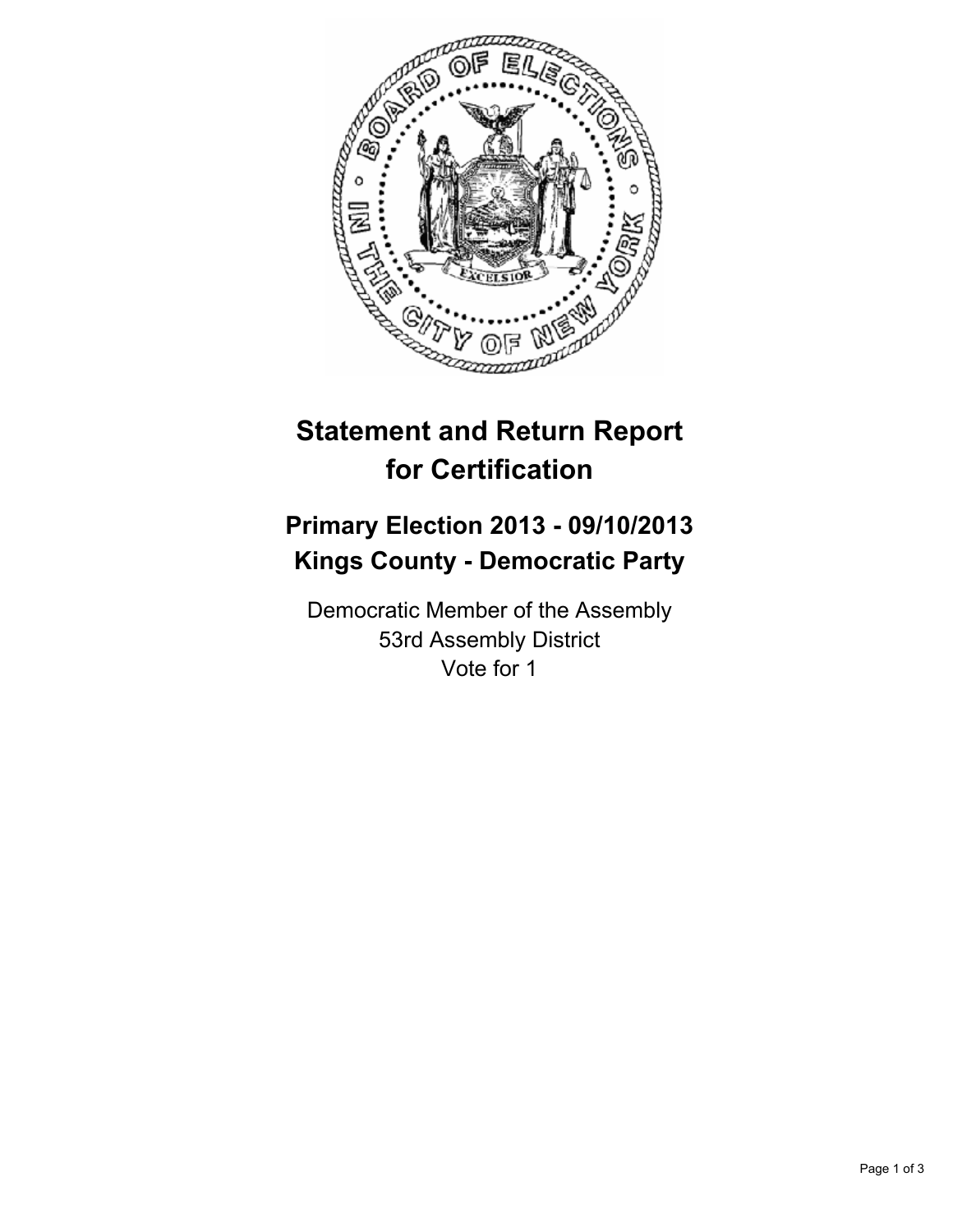

## **Assembly District 53**

| <b>EMERGENCY</b>         | 237   |
|--------------------------|-------|
| ABSENTEE/MILITARY        | 125   |
| <b>FEDERAL</b>           | 0     |
| SPECIAL PRESIDENTIAL     | 0     |
| AFFIDAVIT                | 187   |
| <b>MARITZA DAVILA</b>    | 4,137 |
| <b>CHARVEYS GONZALEZ</b> | 1,314 |
| JASON A. OTANO           | 2,519 |
| VITO LOPEZ (WRITE-IN)    |       |
| <b>Total Votes</b>       | 7,971 |